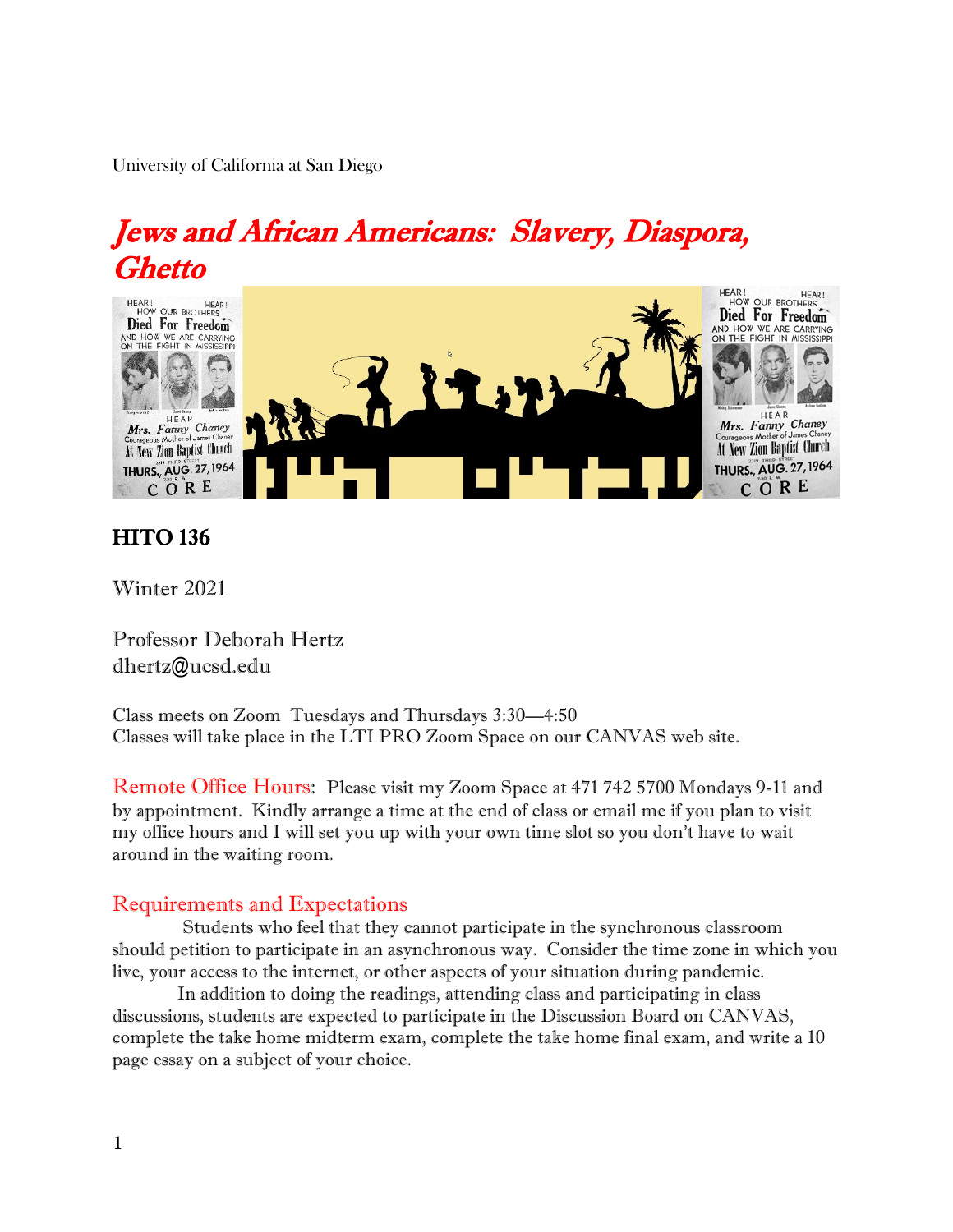# Points toward the final grade

 Note that none of the individual items which receive points are given a letter grade. The grading curve is determined at the end of the quarter when all the individual point totals are known.

 Discussion Board: please choose five of the 18 lectures for your commentary, and submit your post the evening before we discuss those readings. Of course you are welcome to contribute to more than five of the lecture conversations. To count for full points, write at least a paragraph and articulate a position regarding the question posed in the prompt. Kindly post as a reply to the former post so that all comments are visible in one thread. Points: 4 points per post, making the total possible 20 points.

 Midterm: Six study questions will be posted on Tuesday February 2 and can be reviewed in class that day. On Friday February 5 two of those questions will be posted. You will have until Monday February 8 at 9 pm to submit your essays. Write one page double spaced to answer each of the questions. Points for the exam: 25.

 Essay: Choose a topic for your essay based on surveying the readings and the topics in the syllabus. If you wish the professor to be involved in your research, please do visit my office hours on Mondays from 9--11. Note on the CANVAS web site the Guidelines for writing essays for my courses. Points for essay: 25. Due on Thursday March 4. Kindly post your essay up on our web site. Students will share their research discoveries and excitements in class on March 9.

 Final: The format will be the same as the midterm. On March 10 you will receive six questions focused mainly on the material taught since the midterm. On March 15 you will receive the two questions for the exam, and will turn in your exam on March 17. Points for final: 30.

Total points: Discussion Board 20; Midterm exam 25; Essay 25; Final 30.

# Class Books and Films

The books have been ordered at the Price Center Bookstore, and they are also available through Library Reserves. To access the readings you must be signed into the VPN network. I have tried my best to note a hyperlink if I can find one to the full or partial text of the articles which are assigned that are not in the assigned books.

Edward Kritzler, The Jewish Pirates of the Caribbean (New York: Anchor Books/Random House, 2008.)

[https://www.google.com/books/edition/Jewish\\_Pirates\\_of\\_the\\_Caribbean/PU\\_iAwAAQ](https://www.google.com/books/edition/Jewish_Pirates_of_the_Caribbean/PU_iAwAAQBAJ?hl=en&gbpv=1&dq=Jewish+pirates+of+the+Caribbean+:+how+a+generation+of+swashbuckling+Jews+carved+out+an+empire+in+the+New+World+in+their+quest+for+treasure,+religious+freedom--and+revenge&pg=PP2&printsec=frontcover) [BAJ?hl=en&gbpv=1&dq=Jewish+pirates+of+the+Caribbean+:+how+a+generation+of+swas](https://www.google.com/books/edition/Jewish_Pirates_of_the_Caribbean/PU_iAwAAQBAJ?hl=en&gbpv=1&dq=Jewish+pirates+of+the+Caribbean+:+how+a+generation+of+swashbuckling+Jews+carved+out+an+empire+in+the+New+World+in+their+quest+for+treasure,+religious+freedom--and+revenge&pg=PP2&printsec=frontcover) [hbuckling+Jews+carved+out+an+empire+in+the+New+World+in+their+quest+for+treasur](https://www.google.com/books/edition/Jewish_Pirates_of_the_Caribbean/PU_iAwAAQBAJ?hl=en&gbpv=1&dq=Jewish+pirates+of+the+Caribbean+:+how+a+generation+of+swashbuckling+Jews+carved+out+an+empire+in+the+New+World+in+their+quest+for+treasure,+religious+freedom--and+revenge&pg=PP2&printsec=frontcover) [e,+religious+freedom--and+revenge&pg=PP2&printsec=frontcover](https://www.google.com/books/edition/Jewish_Pirates_of_the_Caribbean/PU_iAwAAQBAJ?hl=en&gbpv=1&dq=Jewish+pirates+of+the+Caribbean+:+how+a+generation+of+swashbuckling+Jews+carved+out+an+empire+in+the+New+World+in+their+quest+for+treasure,+religious+freedom--and+revenge&pg=PP2&printsec=frontcover)

Olaudah Equiano, The Interesting Narrative of the Life of Olaudah Equiano, or Gustavus Vassa, the African, Written by Himself. <http://www.gutenberg.org/files/15399/15399-h/15399-h.htm>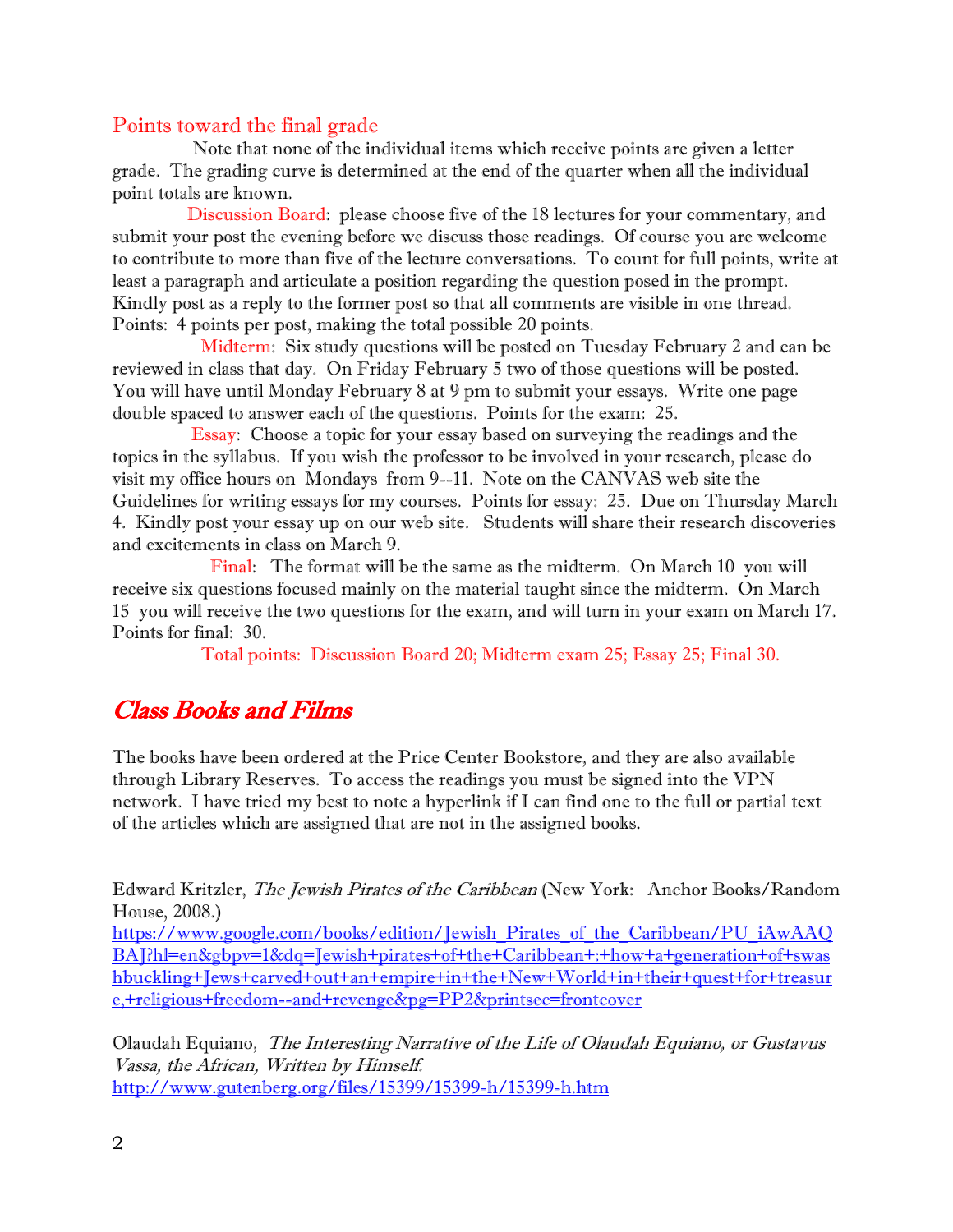George Fredrickson, Racism: A Short History (Princeton: Princeton University Press). [https://www.yumpu.com/en/document/view/5200099/racism-a-short-history-george-m](https://www.yumpu.com/en/document/view/5200099/racism-a-short-history-george-m-fredricksonpdf-wnlibrary)[fredricksonpdf-wnlibrary](https://www.yumpu.com/en/document/view/5200099/racism-a-short-history-george-m-fredricksonpdf-wnlibrary)

Eli Faber, Jews, Slaves and the Slave Trade (New York: New York University Press, 2000). [Full text online on Library Reserves.]

The Jazz Singer (1929)

The People Versus Leo Frank

# Class Schedule

#### January 5: Introduction to the course

No reading.

#### January 7: Expelled from Spain and Portugal, Pirates in the Caribbean

Kritzler, Introduction, Chapters One, Four, Five, and Six Faber, Introduction

#### January 12: The Netherlands as a Haven for Sephardic Jews

Yosef Kaplan, "Moral Panic in the Eighteenth-Century Sephardi Community of Amsterdam: The Threat of Eros," in Jonathan Israel and Reinier Salverda, Dutch Jewry (Brill, 2002), 103-124.

#### January 14: Jewish Slave Traders: Fact and Fiction

Seymour Drescher, "The Role of Jews in the Transatlantic Slave Trade," in *Immigrants* and Minorities 12.2 (July 1993), 113-125.

David Brion Davis, "Jews in the Slave Trade," in Struggles in the Promised Land (Oxford University Press, 1997), 65-72.

# January 19: Jews in Curacao, Surinam, and Senegal

Jessica Roitman, "Mediating Multiculturalism: Jews, Blacks and Curacao," in Jonathan Schorsch and Sina Rauschenbach, eds., Sephardic Atlantic (Palgrave, 2018), 85-111.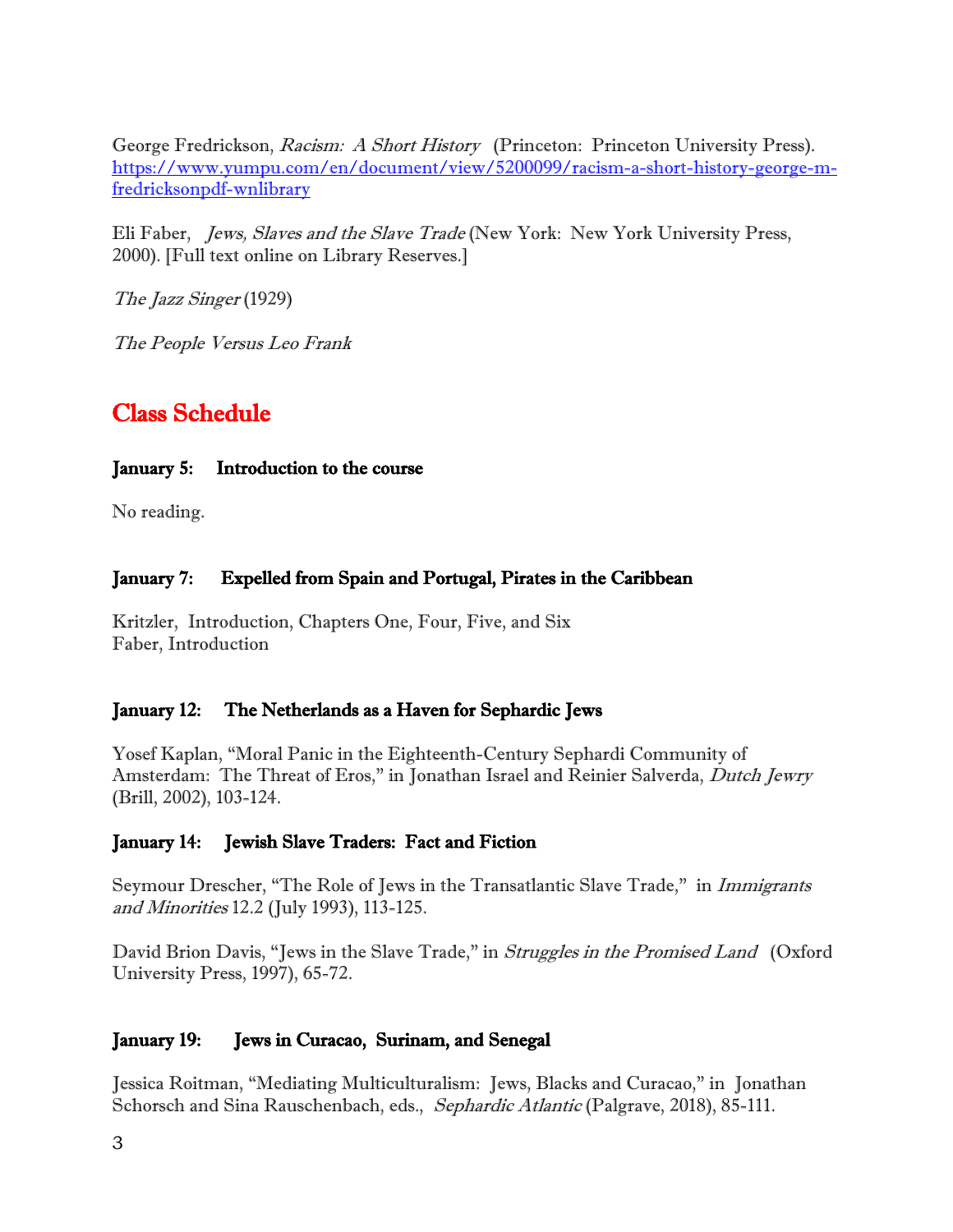https://www.academia.edu/43224849/The Sephardic Atlantic Colonial Histories and P ostcolonial Perspectives eds Sina Rauschenbach and Jonathan Schorsch Cham Spring [er\\_Nature\\_2018\\_2019\\_Table\\_of\\_Contents\\_](https://www.academia.edu/43224849/The_Sephardic_Atlantic_Colonial_Histories_and_Postcolonial_Perspectives_eds_Sina_Rauschenbach_and_Jonathan_Schorsch_Cham_Springer_Nature_2018_2019_Table_of_Contents_)

Mordechai Arbell, Introduction and chapter on Surinam in The Jewish Nation of the Caribbean (Gefen, 2002).

# January 21: How Antisemitism Shaped Color Racism

Fredrickson, Racism, Chapter One

### January 26: Olaudah Equiano's Identification with Jews

Olaudah Equiano, Chapters One, Two, Eleven and Twelve. <http://www.gutenberg.org/files/15399/15399-h/15399-h.htm>

# January 28: How Racial Hierarchies Emerged in the Enlightenment Era

Fredrickson, Racism, Chapter Two

# February 2: Jews and Slavery in the American Old South

Faber, Chapters Five and Six

Midterm study questions posted at 9 AM.

#### February 4: Jews in the United States and the Race Problematic

Matthew Frye Jacobson, Chapter Five inWhiteness of a Different Color: European Immigrants and the Alchemy of Race (Harvard University Press, 1998).

Eric Goldstein, Chapter One in The Price of Whiteness: Jews, Race and American Identity. (Princeton University Press, 2006.)

**Midterm.** Study questions will be posted on Tuesday February 2 and can be reviewed in class that day and on February 4. On Friday February 5 two of those questions will be posted. You will have until Monday February 8 at 9 pm to submit your essays. Write one page double spaced to answer each of the questions.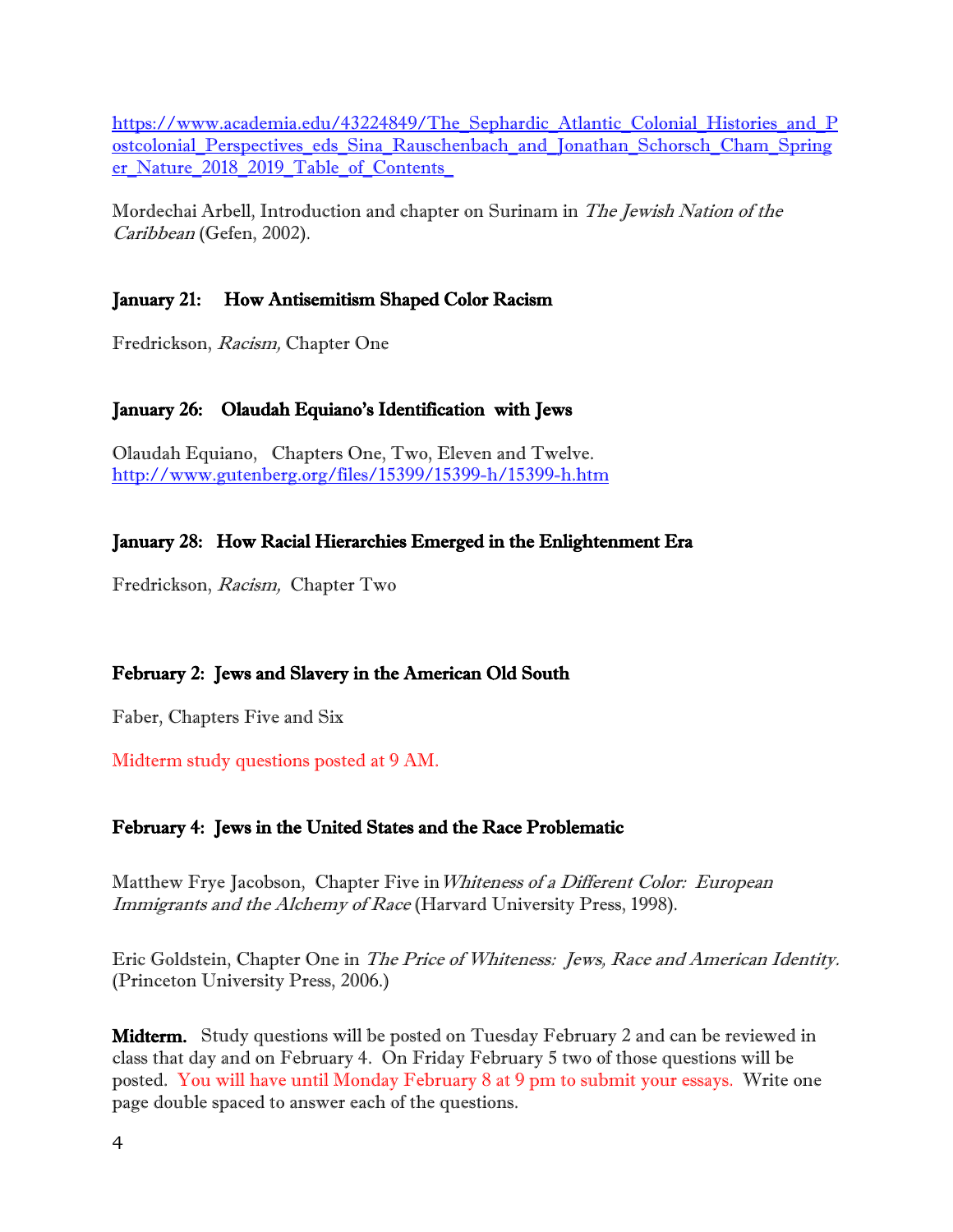### February 9: The Lynching of Leo Frank in Georgia 1915

#### Watch The People versus Leo Frank

Jacobson, Whiteness of a Different Color, 62-68

#### February 11: Jazz and Vaudeville: Blacks and Jews in American Popular Culture

Introduction and Chapter One of Sarah Blacher Cohen, ed., From Hester Street to Hollywood (Indiana University Press, 1986).

#### February 16: Eugenics and Whiteness

Frederickson, Racism, Chapter Three Goldstein, Price of Whiteness, Chapter Three

#### February 18: Al Jolson and the Shifting Meaning of Blackface

Watch the film before class.

Charles Musser, "Why did Negroes Love Al Jolson and the Jazz Singer," in Film History Volume 23 (2011) [https://www.academia.edu/42640471/Why\\_Did\\_Negroes\\_Love\\_Al\\_Jolson\\_and\\_The\\_Jazz](https://www.academia.edu/42640471/Why_Did_Negroes_Love_Al_Jolson_and_The_Jazz_Singer_Melodrama_Blackface_and_Cosmopolitan_Theatrical_Culture) Singer Melodrama Blackface and Cosmopolitan Theatrical Culture

#### February 23: Liberia, Black Hebrews and the Nation of Islam

 Jacob Dorman, Chosen People: The Rise of American Black Israelite Religion, Chapter One and Conclusion.

#### February 25: Marcus Garvey, Zionism, and the Harlem Renaissance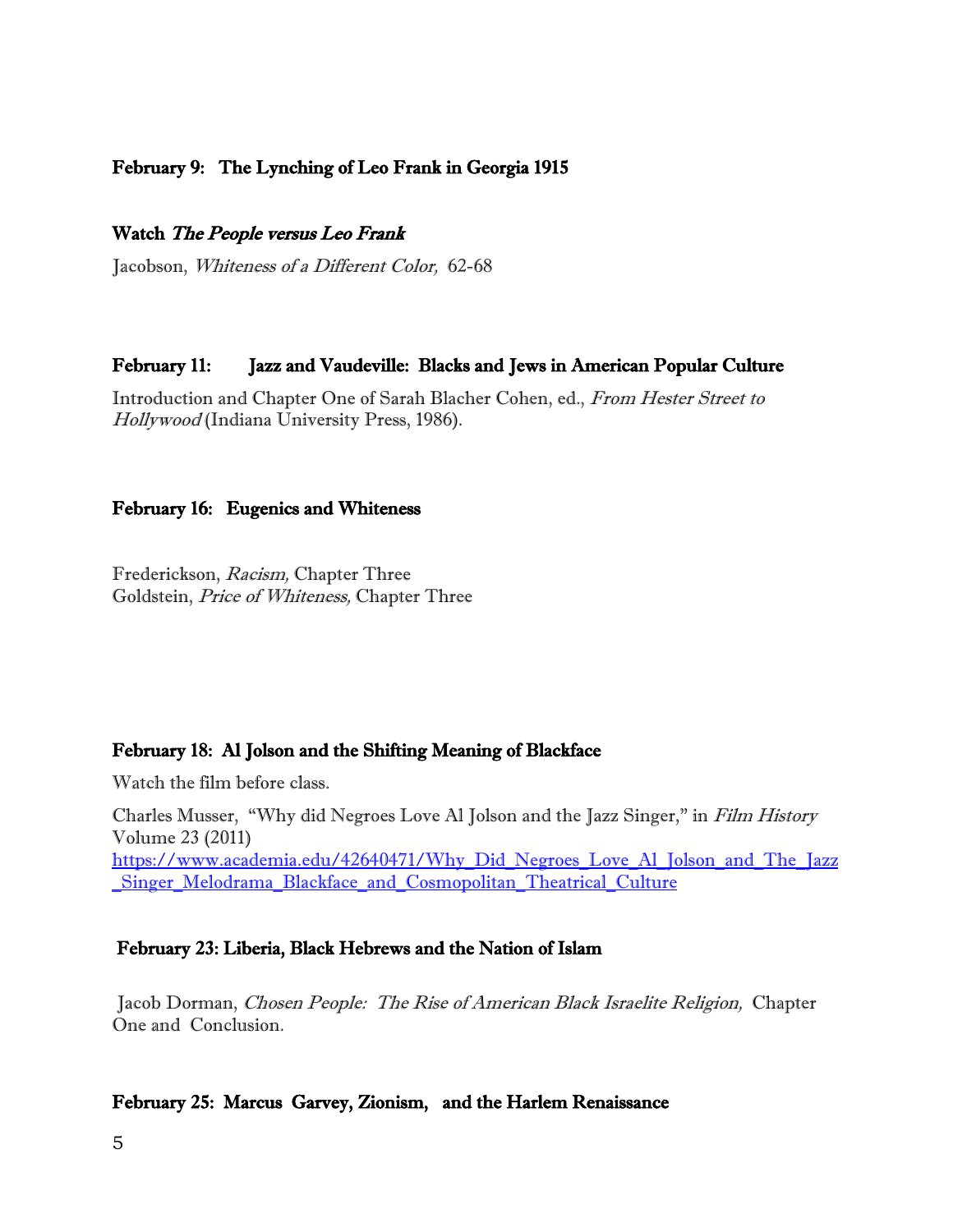Michael Williams, "Pan-Africanism and Zionism: The Delusion of Comparability," Journal of Black Studies, Volume 21 (1991). <https://journals.sagepub.com/doi/pdf/10.1177/002193479102100309>

#### March 2: Jewish-Black Music from World War Two to the Present

Jeffrey Melnick, A Right to Sing the Blues: African-Americans, Jews and American Popular Song, Chapters One and Epilogue, 16-59; and 197-208.

#### March 4: Jews and Blacks in the Civil Rights Movement

Marc Dollinger, *Black Power, Jewish Politics* (Brandeis University Press, 2018), Chapters One and Six.

Essays due. Please post on the class web site.

#### March 9: Presentation of Student Essays

Please read the essays of your fellow students.

#### March 11: Review for Final

Final exam. Six study questions will be posted on Wednesday March 10, and will be discussed on March 11th in the final class of the quarter. The two questions for the final will be posted on Monday March 15 at 9 AM, and your mini-essays will be due on Wednesday March 17<sup>th</sup> by 9 PM. Please write two pages double spaced on each question.

Topics for essays

Leo Frank case; Leo Frank case in theatre and films; comparison of antisemitism and white supremacy in a particular setting; Jewish religious teachings on slavery; Jews and African-Americans in the American Labor Movement; the politics and theatre of blackface; Liberia; Paul Robeson; Jews and African-Americans in